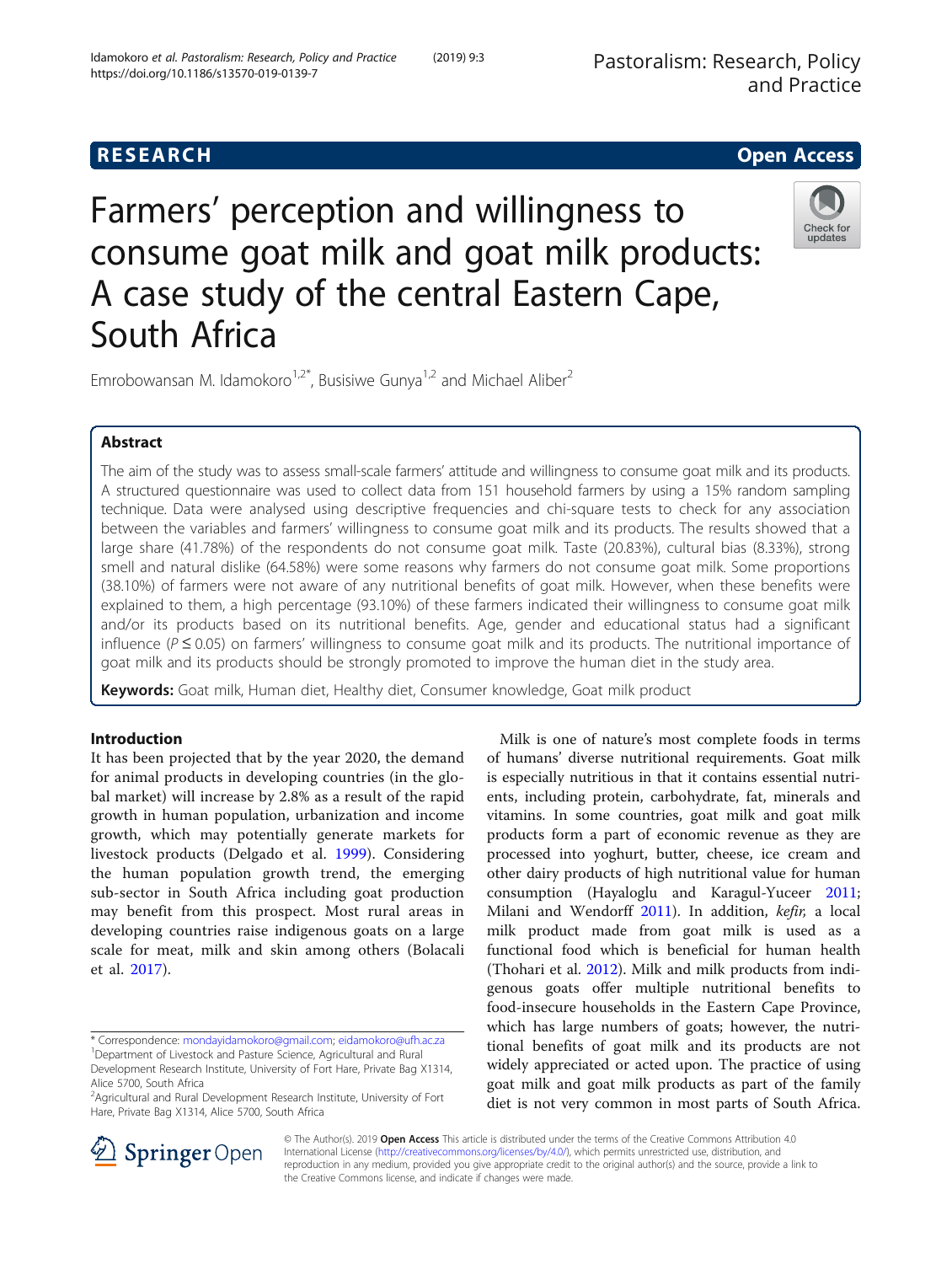This is despite the fact that most rural households are more likely to own goats than cattle.

In 2017, the researchers embarked on a small project with the view to create awareness on the importance of utilizing goat milk as a source of human food. Most regions in the Eastern Cape Province of South Africa experience higher poverty rates than the national average (Dimant [2014](#page-6-0)); hence the need to source other alternative foods that can add to human daily diet. One way to achieve this is to assess and evaluate the potential utilization of goat milk and goat milk products as food for small-holder farmers and by extension for the larger populace in the region under consideration.

# Study area

There are two quite distinct types of rural areas in South Africa relating to its colonial past. On the one hand are the large-scale commercial farming areas and on the other hand are areas that used to be referred to as 'reserves', or 'bantustans' or 'homelands' and now generally referred to as former homelands. By contrast to commercial farming areas, the former homelands are densely populated and poor.

The Eastern Cape is one of South Africa's nine provinces, and most of its rural areas are located in the former homelands of Transkei and Ciskei. As of 2016, there were about 3.2 million goats in the Eastern Cape, about 41% of all goats in the country (STATS SA [2017](#page-6-0)). Of these 3.2 million goats, 1.8 million (57%) were located in the province's former homeland areas, and owned by about 150,000 households (STATS SA [2017](#page-6-0)). However, despite the very large number of goats in the former homelands of the Eastern Cape, the casual observation is that households derive little or no benefit from goat milk, meaning that a potentially important resource is being overlooked, in particular. It could be projected that the use of goats for milk and making milk products could potentially be used to improve the diets and livelihoods of resource-poor households (NAMC [2005](#page-6-0)). Many people in the former homelands of the Eastern Cape make locally fermented yoghurt known as amasi from cows' milk. According to Greyling et al. ([2004\)](#page-6-0), goats can be utilized to produce milk for rural households in South Africa when cow milk is limited; this is because not all small-scale farmers can afford to raise cattle.

Indeed, about 40% of the households in the former homelands of the Eastern Cape who raise goats do not have any cattle. Therefore, the aim of this study was to assess small-scale farmers' attitudes and willingness to consume goat milk and dairy products made from goat milk. In addition, the study also seeks to assess factors associated with farmers' attitude and/or willingness to consume goat milk and its products. The study was conducted in the central Eastern Cape Province of South

Africa, in particular in Raymond Mhlaba Local Municipality (formerly Nkonkobe), where livestock farming is a major practice of rural dwellers. The seven villages that participated in the study were Mbisana, Njwaxa, Gqadushe, Kwasakhi, Sakhi, Machibini and Nduveni. The study area lies at an altitude of 522 m above sea level with GPS coordinates of 26° 55′ 43.169′′ E and 32° 52′ 29.514′′ S. It receives a mean annual rainfall of 500 mm, and the highest mean temperature is recorded in January (22 °C) and lowest in July (9 °C). The vegetation of the area is composed of pastures, trees and shrubs that have over the years supported livestock husbandry (Fig. [1](#page-2-0)).

# Materials and method

# Data collection

Data were collected using a 15% random sampling method from household farmers in the seven villages. A total of 151 goat farmers were interviewed. Identification of farmers was done through a probability sampling method, and the technique that was adopted was a simple random sampling. Farmers were interviewed through a structured questionnaire and were asked questions regarding the demographic characteristics of their households, their ownership of goats and other livestock and their reasons for keeping livestock. Farmers were also asked questions about their attitudes towards the consumption of goat milk and their awareness of the nutritional qualities of goat milk and goat milk products that could be derived from their goats. Questions were administered in the local (IsiXhosa) and English languages for clarity of communication to the respondents.

# Data analysis

Data collected from the study were analysed using STATA 15/SE software packages. A chi-square test ( $P \le 0.05$ ) was implemented to test whether there is any association between the observed variables and household farmers' attitude/willingness to consume goat milk and dairy products made from goat milk such as *amasi* (locally made fermented yoghurt), cheese and flavoured yoghurt.

# Results

## Farmers' demographic information

Among those that were interviewed, the majority (59.95%) were male farmers compared to female farmers (43.05%). The majority of the farmers had an educational background of below grade 12 (66.89%) with few of them (3.31%) having a tertiary education (Table [1\)](#page-3-0). Proportionally, a higher number (52.98%) of the farmers were above the age of 60 years old, while 55.63% of the respondents were married. Conversely, the proportion of single parents, divorcees and widowed farmers were 28.48%, 1.99% and 13.91%, respectively. Christianity is the most commonly practised religion by the farmers,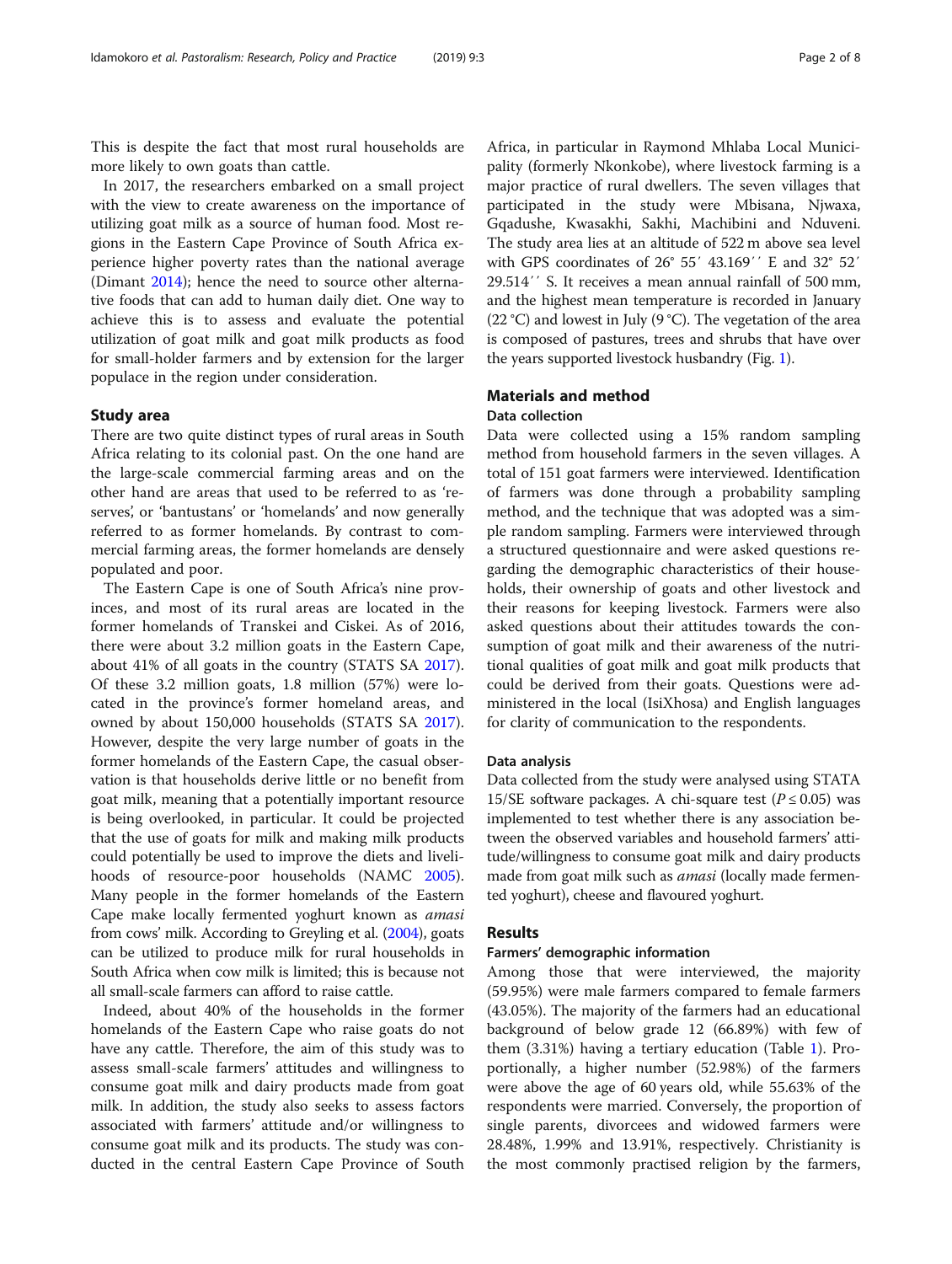<span id="page-2-0"></span>

and the proportion (56.29%) of the household size of the farmers is between 1 and 5 children per household. The major source of income for most (80.13%) of the respondents was social grants and pensions (Table [1\)](#page-3-0).

# Farmers' perceptions of/and willingness to consuming goat milk

The results showed that the majority (94.70%) of the household farmers consume milk as part of their family diet (Table [2](#page-4-0)). However, most (45.52%) of the milk consumed by the farmers are purchased from shops and not from their individual livestock (Table [2](#page-4-0)). Furthermore, most of the farmers (76.52%) consume cow milk rather than goat or sheep milk. Likewise, large proportions (41.78%) of the respondents do not consume goat milk (Table [2\)](#page-4-0). Among the reasons why farmers do not consume goat milk include taste (20.83%), cultural dislike (8.33%) and others which include the strong smell of milk and natural dislike of goat milk (64.58%). About 61.90% of the respondents were aware of the nutritional benefits of consuming goat milk; but a large proportion (38.10%) were not aware of the nutritional benefits of the milk. Among the respondents that are not aware of the nutritional benefits of goat milk, large proportion (93.10%) of them showed their willingness to consume the milk as part of their daily diet based on the information (received from the interviewers) about the nutritional benefits of goat milk (Table [2](#page-4-0)).

# Factors associated with farmers' willingness to consume goat milk or its products

Results from Table [3](#page-5-0) showed that age, gender and educational status were among the factors that had a significant  $(P \le 0.05)$  influence on farmers' willingness to consume goat milk. Farmers above the age of 60 years showed more interest in consuming goat milk when compared to other age groups (Table [3](#page-5-0)). More males consume goat milk than their female counterparts. Likewise, Table [3](#page-5-0) showed that more respondents who had an educational level below grade 12 consume more goat milk than those in the other levels of education.

There was no significant influence on the studied variables (age, gender, and educational status among others) and farmers' willingness to consume amasi (locally made fermented cow's milk yoghurt) as shown in Table [4.](#page-5-0) Furthermore, only gender had a significant influence ( $P \le 0.05$ ) on farmers' willingness to consume flavoured yoghurt, with more females willing to consume the product than their male counterparts (Table [5](#page-5-0)). In addition, only gender had a significant influence on farmers' willingness to consume cheese made from goat milk with a high percentage of males showing their willingness to consume the product compared to females (Table [6\)](#page-5-0).

# **Discussion**

To our knowledge, this study appears to be the first to report on the perceptions and willingness of farmers to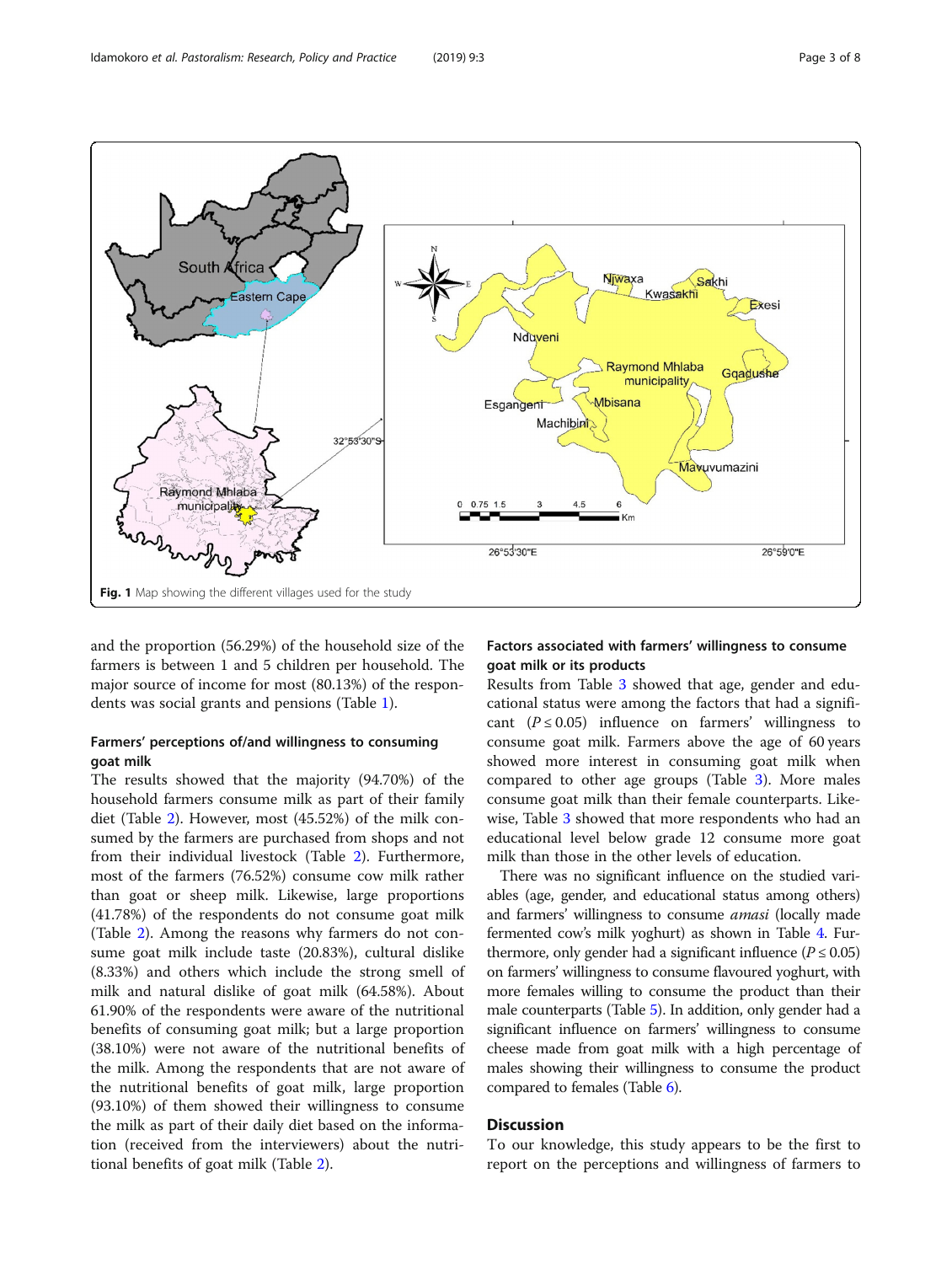consume goat milk in the area of study. More males participated than females in the survey, and this is in line with the findings of Chah et al. [\(2013\)](#page-6-0). A possible reason for the unbalanced gender interest in goat farming may be due to the time and energy involved in livestock farming; as a result, most women find it difficult to commit themselves to it (Oluwatayo and Oluwatayo [2012](#page-6-0)). Furthermore, according to the study by Ayodele et al. ([2009](#page-6-0)), most women are often involved in a lot of domestic activities which could contribute to their little or lack of interest in livestock farming.

Most of the farmers interviewed in the present study were above 60 years of age, and they have their major source of income in the form of social grants or pensions from the government. In another study by Scholtz et al. [\(2008\)](#page-6-0), it was reported that rural-urban migration of young people in search of greener pastures contributes to the higher proportion of rural farmers in the age group of over of 60 years old. Additionally, Tada et al. ([2012\)](#page-7-0) observed in their study that youths usually relocate to urban areas to pursue their tertiary aspirations and secure more lucrative jobs, thereby abandoning the idea of farming altogether.

Milk, especially cow's milk, is commonly consumed in many countries. However, the consumption of goat milk is still not widely accepted in some parts of the world (Phoya et al. [2003\)](#page-6-0) including South Africa, despite its high nutritional benefits. From the present study, most farmers consume cow milk rather than goat milk. This is similar to the findings of Utami [\(2014\)](#page-7-0). Earlier studies indicate that consumers' behaviour and knowledge towards consuming goat milk and its products differ according to several factors including gender, age, environment, income and educational level among others (Bongard et al. [2012](#page-6-0); Guney and Ocak [2013](#page-6-0); Tuan et al. [2013\)](#page-7-0).

Some of the reasons why farmers do not consume goat milk as observed from the current study include taste, cultural bias and natural dislike of the milk. This is in line with the findings of Guney and Ocak ([2013\)](#page-6-0) who also reported that personal dislike, taste and strong smell were part of the reasons why farmers do not consume goat milk in Turkey. Research has shown that the hydrolysis of fat catalysed by lipase enzymes in goat milk is the main problem that causes organoleptic defect leading to the strong smell and taste of goat milk and its products (Park [2001](#page-6-0); Martinez et al. [2011](#page-6-0)). This attribute may contribute to the low acceptability of goat milk. However, contrary to our findings, Guney and Ocak ([2013](#page-6-0)) in their study indicated that lack of availability of goat milk is a possible reason for the low consumption of goat milk. Conversely, it is noteworthwhile that goats are generally seen as 'a poor man's cow' in several parts of South Africa; hence, most people in the area of study have little or no interest in goat milk or its products.

A relatively large percentage of the respondents were not aware of the nutritional benefits of goat milk, observed from the current study. This was similar to the findings by Guney and Ocak [\(2013](#page-6-0)). However, in a related study by Adewumi et al. ([2015](#page-6-0)), it was reported that rural farmers in Nigeria are aware of the nutritional benefits of goat milk, and thus, a large percentage of these farmers consume the milk and its products. Furthermore, a large proportion of respondents in the present study who became aware (as a result of this research) of the nutritional benefits of goat milk indicated their willingness to consume the milk as part of their diet, regardless of their previous prejudice of the milk. This is in agreement with the study by Haenlein ([2004](#page-6-0)) who reported similar observations in their findings.

Age, gender and educational level were among the factors that influenced farmers' willingness to consume goat milk, observed in the present study. Farmers above

<span id="page-3-0"></span>Table 1 Demographic information of rural farmers and households that participated in the survey where they were asked, 'if they will be willing to consume goat milk and their products'

| Demographics      | Variables              | Proportion (%) |
|-------------------|------------------------|----------------|
| Gender            | Male                   | 59.95          |
|                   | Female                 | 43.05          |
| Educational level | Did not go to school   | 12.58          |
|                   | Below grade 12         | 66.89          |
|                   | Grade 12               | 14.57          |
|                   | Beyond grade 12        | 2.65           |
|                   | Tertiary education     | 3.31           |
| Age (years)       | 321                    |                |
|                   | $22 - 40$              | 16.56          |
|                   | $41 - 60$              | 30.46          |
|                   | 560                    | 52.98          |
| Marital status    | Single                 | 28.48          |
|                   | Married                | 55.63          |
|                   | Divorce                | 1.99           |
|                   | Widowed                | 13.91          |
| Religion          | Christianity           | 77.03          |
|                   | Traditional worshipper | 19.59          |
|                   | Others                 | 3.38           |
| Household size    | $1 - 5$                | 56.29          |
|                   | $6 - 10$               | 37.09          |
|                   | $11 - 15$              | 5.30           |
|                   | ~15                    | 1.32           |
| Source of income  | Salaries/wages         | 9.27           |
|                   | <b>Business</b>        | 7.28           |
|                   | Farming                | 3.31           |
|                   | Grants/pensions        | 80.13          |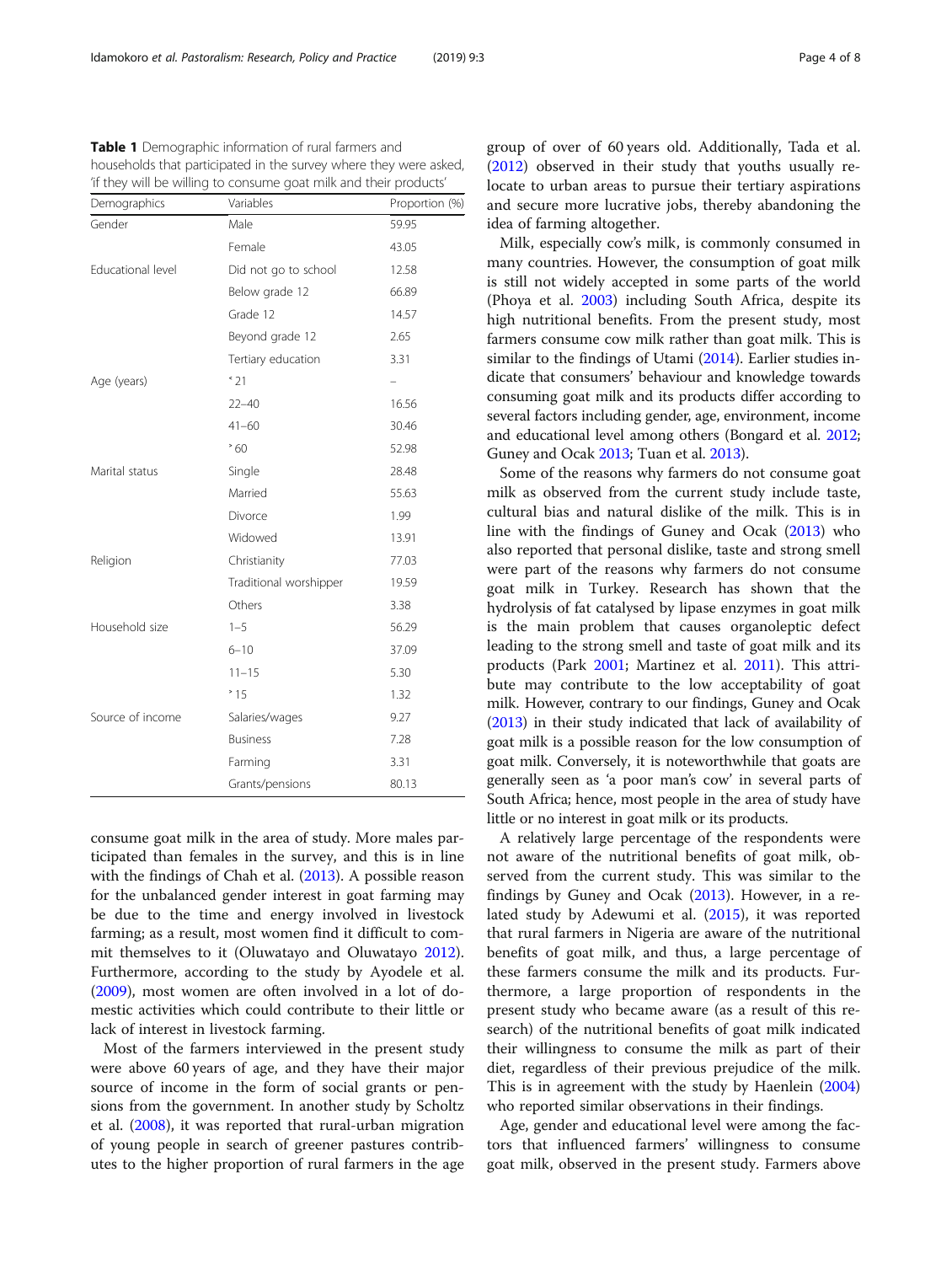<span id="page-4-0"></span>Table 2 Descriptive features of households response to questions regarding their perceptions and willingness to consuming goat milk

| Theme                                                                   | Response                                   | Proportion (%) |
|-------------------------------------------------------------------------|--------------------------------------------|----------------|
| Do you use milk as part of your family diet?                            | Yes                                        | 94.70          |
|                                                                         | <b>No</b>                                  | 5.30           |
| Where do you purchase milk that you consume?                            | From shops alone                           | 45.52          |
|                                                                         | From owned livestock alone                 | 13.79          |
|                                                                         | From shops and owned livestock             | 40.69          |
| Which preferred owned livestock do you consume milk?                    | Sheep alone                                | 1.52           |
|                                                                         | Cow alone                                  | 76.52          |
|                                                                         | Goat alone                                 | 9.09           |
|                                                                         | Goat and sheep                             | 1.52           |
|                                                                         | Goat and cow                               | 9.85           |
|                                                                         | Goat, sheep and cow                        | 1.52           |
| Do you consume goat milk?                                               | Yes                                        | 58.22          |
|                                                                         | <b>No</b>                                  | 41.78          |
| Reason for not consuming goat milk?                                     | Taste                                      | 20.83          |
|                                                                         | Cultural bias                              | 8.33           |
|                                                                         | Odour                                      | 6.25           |
|                                                                         | Others, e.g. natural dislike, strong smell | 64.58          |
| How do you utilize goat milk in your family diet?                       | Tea alone                                  | 23.66          |
|                                                                         | Mielie meal alone                          | 9.68           |
|                                                                         | Coffee alone                               | 1.08           |
|                                                                         | Tea and mielie meal                        | 23.66          |
|                                                                         | Tea and coffee                             | 4.30           |
|                                                                         | Mielie meal and coffee                     | 1.08           |
|                                                                         | Tea, mielie meal and coffee                | 33.33          |
|                                                                         | Sour milk (amasi)                          | 3.23           |
| Are you aware of any nutritional benefit of goat milk and its products? | Yes                                        | 61.90          |
|                                                                         | <b>No</b>                                  | 38.10          |
| Will you be willing to consume goat milk and its product                | Yes                                        | 93.10          |
| (as part of your diet) because of its nutritional benefits?             | <b>No</b>                                  | 6.90           |

the age of 60 years showed more interest in consuming goat milk when compared to the other age groups in the current study. The reason for this could be because most of these aged farmers were raised in farms from their young age during the colonial era and goat milk was part of the food they consumed when growing up. Another possible reason could be the fact that most of the respondents may not have the financial capability to buy cow's milk as they mostly depended on monthly social grants from the government for their sustenance; hence, they utilize the milk they get from their goats. However, in a similar study, age and educational level were not factors that influenced farmers' willingness to consume goat milk (Adewumi et al. [2015](#page-6-0)). The difference in respondents' attitude towards goat milk consumption further buttresses the fact that the area of study could influence people's decision about goat milk consumption (Guney and Ocak [2013;](#page-6-0) Tuan et al. [2013](#page-7-0)).

Respondents that had below grade 12 education consume more goat milk than those with higher levels of education. This finding is in line with the study by Utami [\(2014\)](#page-7-0) who reported that consumers with higher level (tertiary) of education do not show interest in consuming goat milk, but will rather prefer cow's milk. The reason why respondents with education below grade 12 consume more goat milk may not be clearly understood. However, from casual observations, this may be connected with the fact that the majority of the people in this group (below grade 12) solely depend on farming for their livelihood and are more likely to use products (e.g. milk, meat) derived from their livestock as compared to those with higher levels (tertiary) of education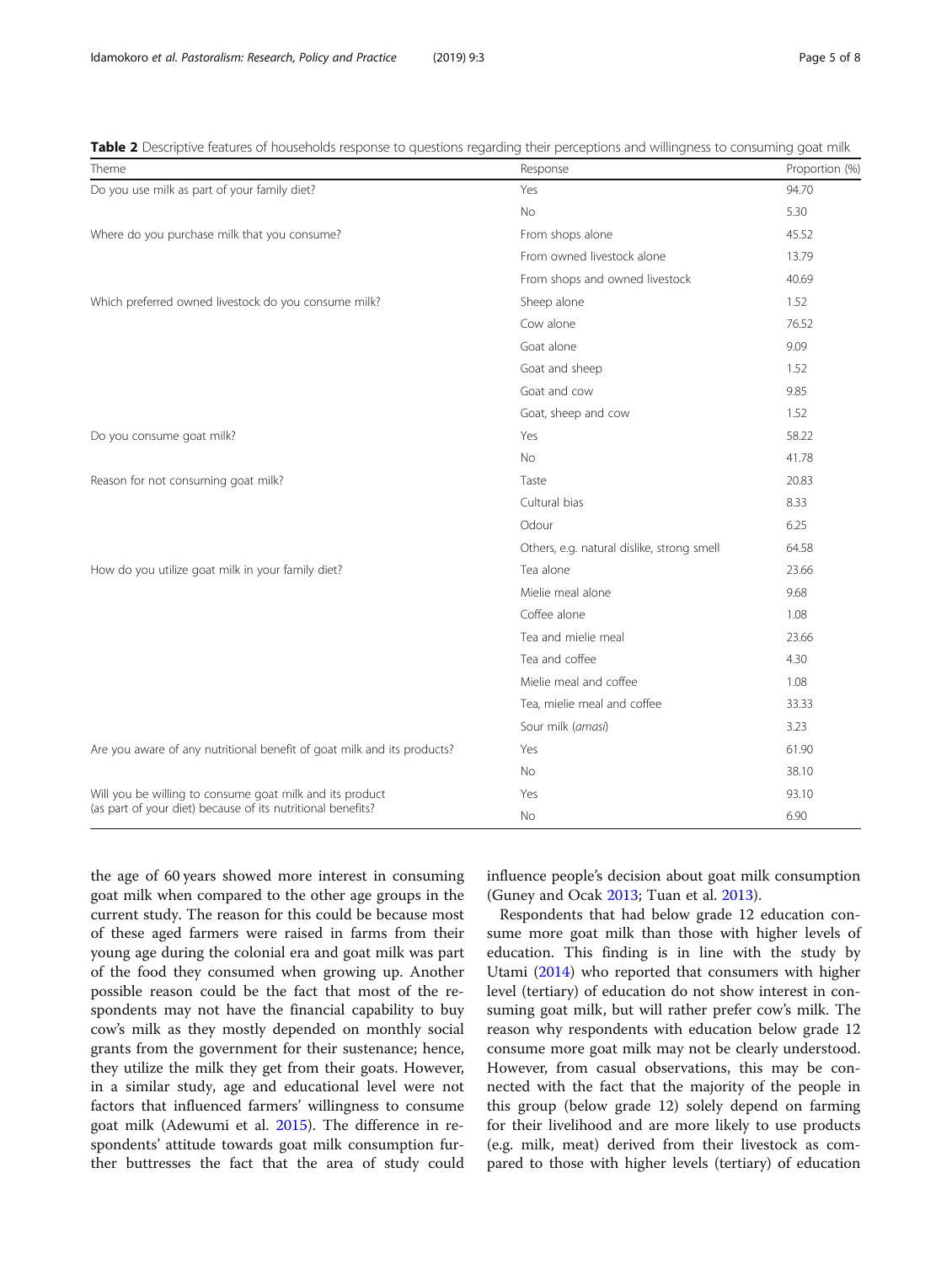<span id="page-5-0"></span>Table 3 Chi-square test result of factors that influence farmers'

willingness to consume goat milk

| Factor variables   | Group                    | Proportion (%) | Sig.      |
|--------------------|--------------------------|----------------|-----------|
| Age                | Less than 21 years       |                |           |
|                    | $22 - 40$                | 11.76          |           |
|                    | $41 - 59$                | 27.06          |           |
|                    | 560                      | 61.18          | ⋇         |
| Gender             | Male                     | 62.35          |           |
|                    | Female                   | 37.65          | ⋇         |
| Educational status | Do not attend school     | 14.12          |           |
|                    | <sup>&lt;</sup> Grade 12 | 72.92          |           |
|                    | Grade 12                 | 10.59          |           |
|                    | <sup>&gt;</sup> Grade 12 |                |           |
|                    | Tertiary institution     | 2.35           | ₩         |
| Marital status     | Single                   | 22.35          |           |
|                    | Married                  | 61.18          |           |
|                    | Divorced                 | 2.35           |           |
|                    | Widowed                  | 14.12          | <b>NS</b> |
| Religion           | Christianity             | 81.93          |           |
|                    | Traditional worship      | 14.46          |           |
|                    | Others                   | 3.61           | <b>NS</b> |

| <b>Table 5</b> Chi-square test result of factors that influence small- |
|------------------------------------------------------------------------|
| scale farmers' willingness to consume flavored yoghurt made            |
| from goat milk                                                         |

Factor variables Group Group Proportion (%) Sig.

| Age                | Less than 21 years       |       |     |
|--------------------|--------------------------|-------|-----|
|                    | $22 - 40$                | 23.53 |     |
|                    | $41 - 59$                | 29.41 |     |
|                    | .60                      | 47.06 | NS. |
| Gender             | Male                     | 35.29 |     |
|                    | Female                   | 64.71 | $*$ |
| Educational status | Do not attend school     | 5.88  |     |
|                    | <sup>&lt;</sup> Grade 12 | 52.94 |     |
|                    | Grade 12                 | 35.29 |     |
|                    | <sup>&gt;</sup> Grade 12 |       |     |
|                    | Tertiary institution     | 5.88  | NS. |
| Marital status     | Single                   | 35.29 |     |
|                    | Married                  | 47.06 |     |
|                    | Divorced                 | 5.88  |     |
|                    | Widowed                  | 11.76 | NS. |
| Religion           | Christianity             | 76.47 |     |
|                    | Traditional worship      | 23.53 |     |
|                    | Others                   |       | NS. |

Significant at  $*P \le 0.05$ , but NS not significant at  $P \nmid 0.05$ 

Significant at  $*P \le 0.05$ , but NS not significant at  $P$   $*$  0.05

Table 4 Chi-square test result of factors that influence small-scale farmers' willingness to consume local yoghurt amasi produced from goat milk

Factor variables Group Group Proportion (%) Sig. Age Less than 21 years – 22–40 18.32 41–59 29.01 ˃ 60 52.67 NS Gender Male 58.78 Female 41.22 NS Educational status Do not attend school 12.21  $\frac{1}{2}$  Grade 12 69.47 Grade 12 12.21 ˃ Grade 12 3.05 Tertiary institution 3.05 NS Marital status Single 28.24 Married 56.49 Divorced 1.53 Widowed 13.74 NS Religion Christianity 76.74 NS Traditional worship 19.38 Others 3.88

Table 6 Chi-square test result of factors that influence small-scale farmers' willingness to consume cheese made from goat milk

| Factor variables          | Group                    | Proportion (%) | Sig.      |
|---------------------------|--------------------------|----------------|-----------|
| Age                       | Less than 21 years       |                |           |
|                           | $22 - 40$                | 15.32          |           |
|                           | $41 - 59$                | 29.84          |           |
|                           | 560                      | 54.84          | <b>NS</b> |
| Gender                    | Male                     | 62.90          |           |
|                           | Female                   | 37.10          | $*$       |
| <b>Educational status</b> | Do not attend school     | 13.71          |           |
|                           | <sup>&lt;</sup> Grade 12 | 66.94          |           |
|                           | Grade 12                 | 14.52          |           |
|                           | <sup>&gt;</sup> Grade 12 | 2.42           |           |
|                           | Tertiary institution     | 2.42           | <b>NS</b> |
| Marital status            | Single                   | 26.61          |           |
|                           | Married                  | 58.87          |           |
|                           | Divorced                 | 1.61           |           |
|                           | Widowed                  | 12.90          | <b>NS</b> |
| Religion                  | Christianity             | 74.80          |           |
|                           | Traditional worship      | 21.14          |           |
|                           | Others                   | 4.07           | <b>NS</b> |

Significant at  $*P \le 0.05$ , but NS not significant at  $P$   $^{\circ}$  0.05

Significant at  $*P \le 0.05$ , but NS not significant at  $P$   $> 0.05$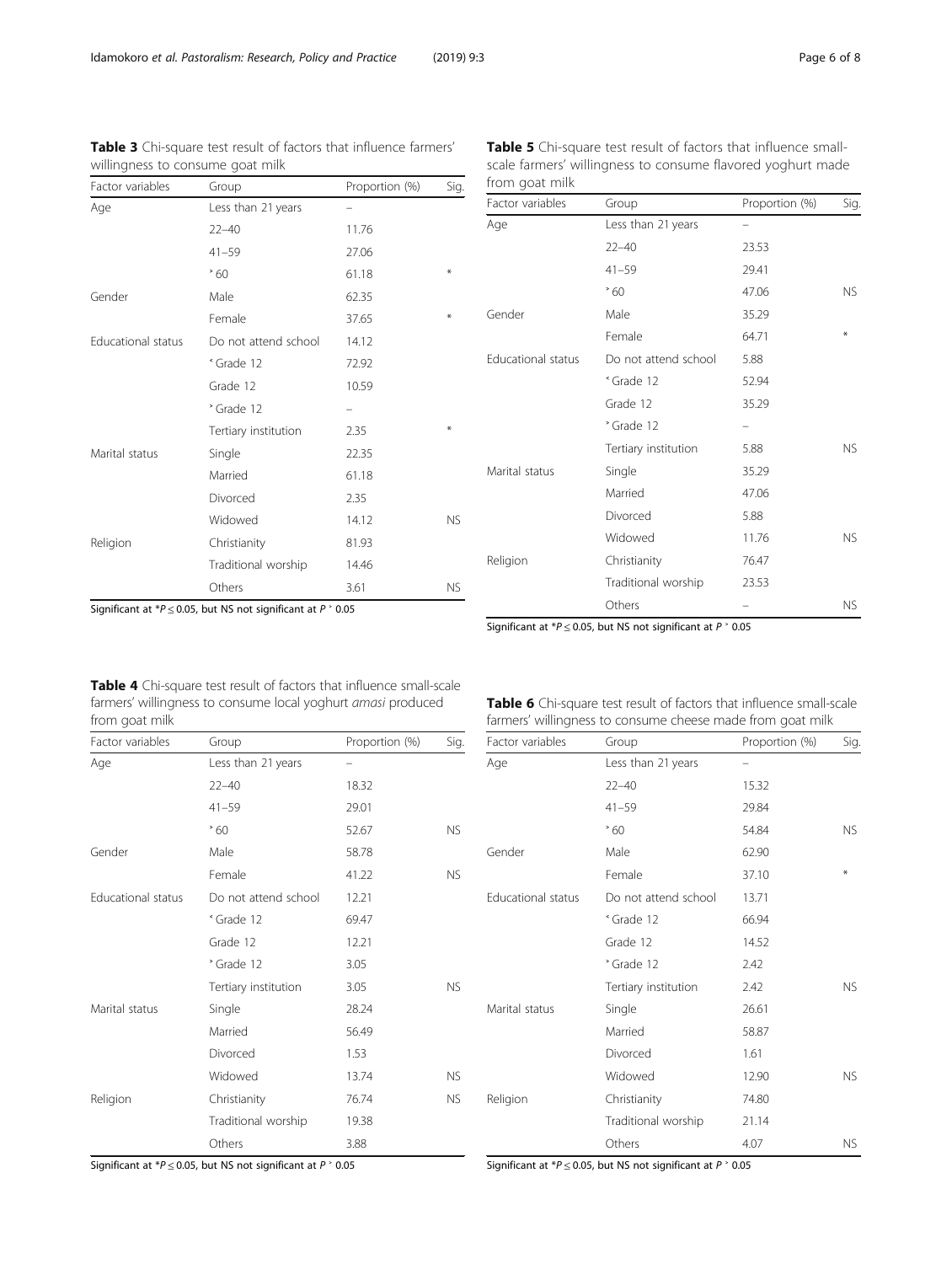<span id="page-6-0"></span>who may have other sources of income needed to purchase cow's milk from the shops.

More males consume goat milk compared to their female counterparts, as revealed from the current study. This could be linked to the fact that more males are generally involved in managing goats (in terms of milking) in rural settings compared to their female counterparts (Oluwatayo and Oluwatayo 2012; Ayodele et al. 2009). This will connected to the fact that goats are generally known to be stubborn in nature and could be more handled easier by males than females. The gender influence on the willingness to consume flavoured yoghurt (which is high in female farmers) and cheese (which is high in male farmers) made from goat milk may not be clearly understood. However, this may be linked with the perceived gender preference (in terms of taste and texture) for these different dairy products.

# Conclusion

The study revealed that though a large percentage of farmers do not consume goat milk and its products due to various reasons including lack of knowledge of its nutritional benefits, its taste, cultural bias, and strong smell among other reasons, many of them are willing to do so based on their informed awareness (resulting from the current study) of its nutritional benefits. The nutritional importance of goat milk and its products should be encouraged as a potential food resource among small-scale farmers in the rural areas of the central Eastern Cape Province of South Africa.

#### Acknowledgements

Authors are grateful to Agriculture and Rural Development Research Institute for funding and support the study. The authors extend their gratitude to the farmers who participated in this study. Likewise, we will like to acknowledge the South African System Analysis Centre (SASAC) for their intellectual impact and advice.

#### Funding

Agriculture and Rural Development Research Institute (ARDRI) for funding and support the study.

#### Availability of data and materials

Kindly contact the author for data requests.

#### Authors' contributions

EMI, BG and MA conceptualized and design the work. EMI and BG collected the data. EMI analysed the data. EMI and BG visualized the results. EMI wrote the paper. EMI, BG and MA proofread the manuscript. All authors read and approved the final manuscript.

## Ethics approval and consent to participate

Ethical principles were taken into consideration during the study to adhere to the national and international standards governing research of this nature with regards to the use of research tools.

#### Consent for publication

Not applicable.

# Competing interests

The authors declare that they have no competing interests.

# Publisher's Note

Springer Nature remains neutral with regard to jurisdictional claims in published maps and institutional affiliations.

Received: 18 January 2019 Accepted: 10 February 2019 Published online: 27 February 2019

#### References

- Adewumi, O.O., O.A. Lawal-Adebowale, and D.A. Adegbemile. 2015. Assessment of farm families acceptability of small ruminants' milk for consumption in selected rural communities in Ogun state, Nigeria. Journal of Agricultural Extension and Rural Development 7: 135–141. [https://doi.org/10.5897/](https://doi.org/10.5897/JAERD2014.0634.A) [JAERD2014.0634.A.](https://doi.org/10.5897/JAERD2014.0634.A)
- Ayoade, J.A., H.I. Ibrahim, and H.Y. Ibrahim. 2009. Analysis of women involvement in livestock production in Lafia area of Nasarawa State, Nigeria. Livestock Research in Rural Development 21: 21–29 [https://lrrd.cipav.org.co/lrrd21/12/](https://lrrd.cipav.org.co/lrrd21/12/ayoa21220.htm) [ayoa21220.htm](https://lrrd.cipav.org.co/lrrd21/12/ayoa21220.htm).
- Bolacali, M., Y. Öztürk, O. Yilmaz, M. Küçük, and M.A. Karsli. 2017. Effect of genotype and non-genetic factors on growth traits and survival rates in Turkish indigenous Hair goats and their first cross with Boer bucks. Indian Journal of Animal Research 51: 975–981. <https://doi.org/10.18805/ijar.B-716>.
- Bongard, V., J.B. Ruidavets, C. Simon, J. Dallongeville, A. Wagner, D. Cottel, D. Arveiler, P. Amouyel, and J. Ferrieres. 2012. Consumption of milk is associated with a reduced risk of mortality in middle-aged men. Archives of Cardiovascular Diseases Supplements 4: 100–103. [https://doi.org/10.1016/](https://doi.org/10.1016/S1878-6480(12)70708-5.) [S1878-6480\(12\)70708-5.](https://doi.org/10.1016/S1878-6480(12)70708-5.)
- Chah, J.M., U.P. Obi, and H.M. Ndofor-Foleng. 2013. Management practices and perceived training needs of small ruminant farmers in Anambra State, Nigeria. African Journal of Agricultural Research 8: 2713–2721. [https://doi.org/](https://doi.org/10.5897/AJAR2013.7209.) [10.5897/AJAR2013.7209.](https://doi.org/10.5897/AJAR2013.7209.)
- Delgado, C., M. Rosegrant, H. Steinfeld, S. Ehui, and C. Courbois. 1999. Livestock to 2020: The next food revolution. In Food, Agriculture, and the Environment Discussion Paper 28. Washington, DC: International Food Policy Research Institute.
- Dimant, T. 2014. Employment. In South Africa Survey 2014/2015, ed. F. Cronje and J. Kane-Berman, 209–277. Johannesburg: Institute of Race Relations.
- Greyling, J.P.C., V.M. Mmbengwa, L.M.J. Schwalbach, and T. Muller. 2004. Comparative milk production potential of indigenous and Boer goats under two feeding systems in South Africa. Small Ruminant Research 55: 97–105. <https://doi.org/10.1016/j.smallrumres.2003.11.014>.
- Guney, I., and S. Ocak. 2013. Consumer preference for goat milk in Turkey. Global Advanced Research Journal of Agricultural Science 2: 181–188.
- Haenlein, G.F.W. 2004. Goat milk in human nutrition. Small Ruminant Research 51: 155–163. <https://doi.org/10.1016/j.smallrumres.2003.08.010>.
- Hayaloglu, A.A., and Y. Karagul-Yuceer. 2011. Utilization and characterization of small ruminants' milk and milk products in Turkey: Current status and new perspectives. Small Ruminant Research 101: 73–83. [https://doi.org/10.1016/j.](https://doi.org/10.1016/j.smallrumres.2011.09.027) [smallrumres.2011.09.027](https://doi.org/10.1016/j.smallrumres.2011.09.027).
- Martinez, S., I. Franco, and J. Carballo. 2011. Spanish goat and sheep milk cheeses. Small Ruminant Research 101: 41–54. [https://doi.org/10.1016/j.smallrumres.](https://doi.org/10.1016/j.smallrumres.2011.09.024) [2011.09.024.](https://doi.org/10.1016/j.smallrumres.2011.09.024)
- Milani, F.X., and W.L. Wendorff. 2011. Goat and sheep milk products in the United States (USA). Small Ruminant Research 101: 134–139. [https://doi.org/10.1016/j.](https://doi.org/10.1016/j.smallrumres.2011.09.033) [smallrumres.2011.09.033](https://doi.org/10.1016/j.smallrumres.2011.09.033).
- National Agricultural Marketing Council (NAMC). 2005. Report on the investigation into the potential for the South African goat industry.
- Oluwatayo, I.B., and T.B. Oluwatayo. 2012. Small ruminants as a source of financial security: A case study of women in rural southwest Nigeria. Institute for Money, Technology & Financial Inclusion 2: 1–2. [https://doi.org/10.17306/J.](https://doi.org/10.17306/J.JARD.2018.00358) [JARD.2018.00358.](https://doi.org/10.17306/J.JARD.2018.00358)
- Park, Y.W. 2001. Proteolysis and lipolysis of goat milk cheese. Journal of Dairy Science 84: 84–92. [https://doi.org/10.3168/jds.S0022-0302\(01\)70202-0.](https://doi.org/10.3168/jds.S0022-0302(01)70202-0)
- Phoya, R.K.D., W.H.K. Fullu, and J.W. Banda. 2003. The effect of milking indigenous Malawi goats on kid growth and mortality rates. Malawi Journal of Agricultural Sciences 2: 42–48.
- Scholtz, M.M., B. Bester, J.M. Mamabolo, and K.A. Ramsay. 2008. Results of the national cattle survey undertaken in South Africa, with emphasis on beef. Applied Animal Husbandry and Rural Development 1: 1–9.
- Statistics South Africa (STATS SA). 2017. The south Africa I know, the home I understand. [http://www.statssa.gov.za.](http://www.statssa.gov.za) Accessed on 15 May 2018.